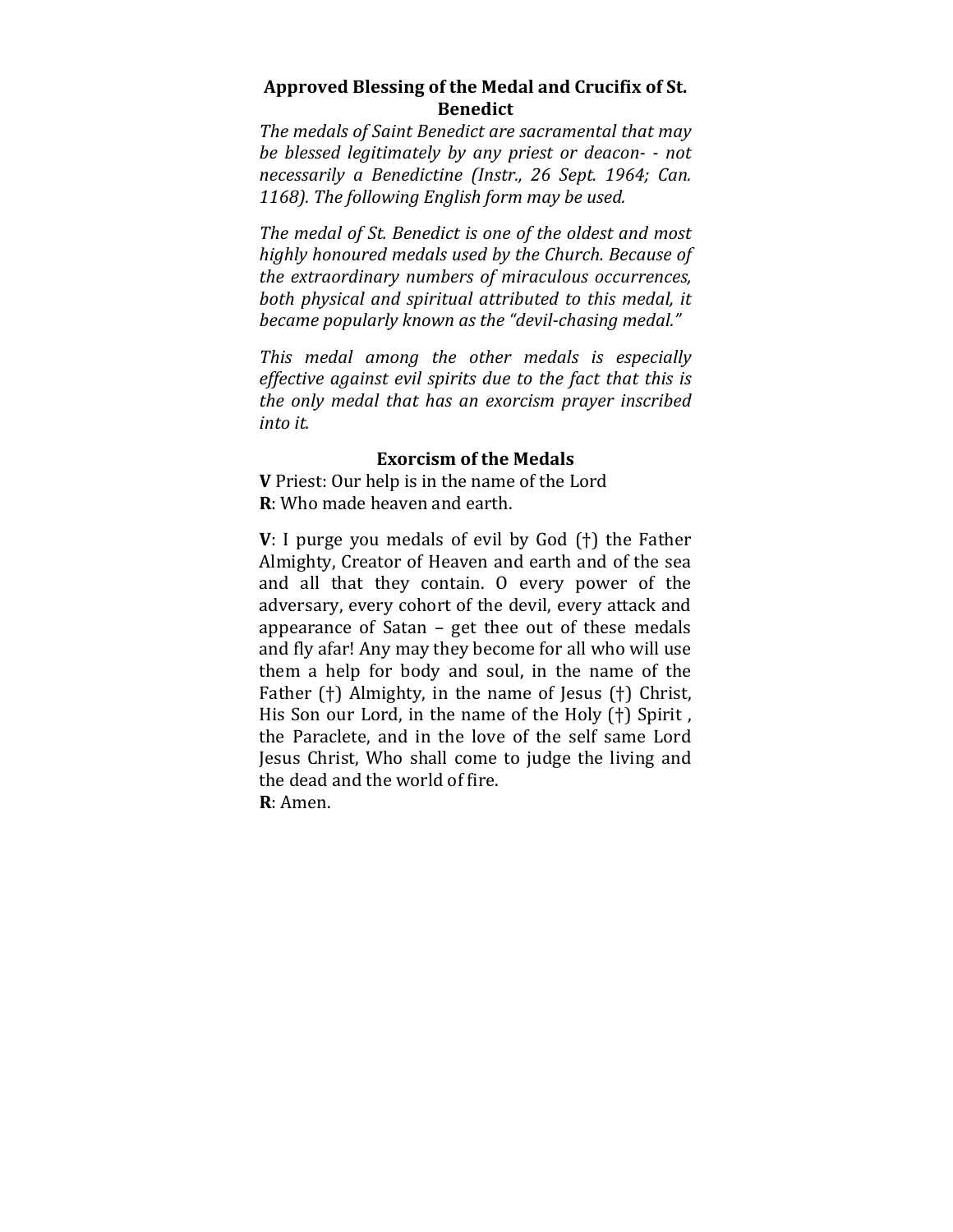### **Blessing of the Medals**

**V**: Almighty God, lavish Dispenser of every good, we thy suppliants pray that, by the intercession of St. Benedict, thou wouldst pour out thy blessing  $(+)$  on these sacred medals inscribed with letters and symbols appointed by thee. Let all who will wear them with minds intent on good works deserve to obtain health of body and spirit, the grace of making progress in holiness, as well as the indulgences which have been granted. And may they escape by thy merciful help every onslaught and fraud of the devil, and finally stand before thee sinless and holy Through Christ our Lord.

**R**: Amen. 

*(The priest sprinkles the medals with holy water)* 

# (If the medals are inscribed in the crucifix, the crucifix is blessed as well according to the prayer **blessing of the Crucifix)**

- V: Our help is in the name of the Lord.
- **R**: Who made heaven and earth.
- **V**: In the name of God the Father  $\dagger$  Almighty, Who made heaven and earth, the sea and all that is in them, I exorcise these medals (crucifixes) against the power and attacks of the evil one. May all who use these medals devoutly be blessed with health of soul and body. In the name of the Father  $\dagger$ Almighty, of His Son <sup>†</sup> Jesus Christ our Lord, and of the Holy  $\dagger$  Spirit the Paraclete, and in the love of the same Lord Jesus Christ Who will come on the last day to judge the living and the dead.
- **R**: Amen.
- **V**: Let us pray. Almighty God, the boundless Source of